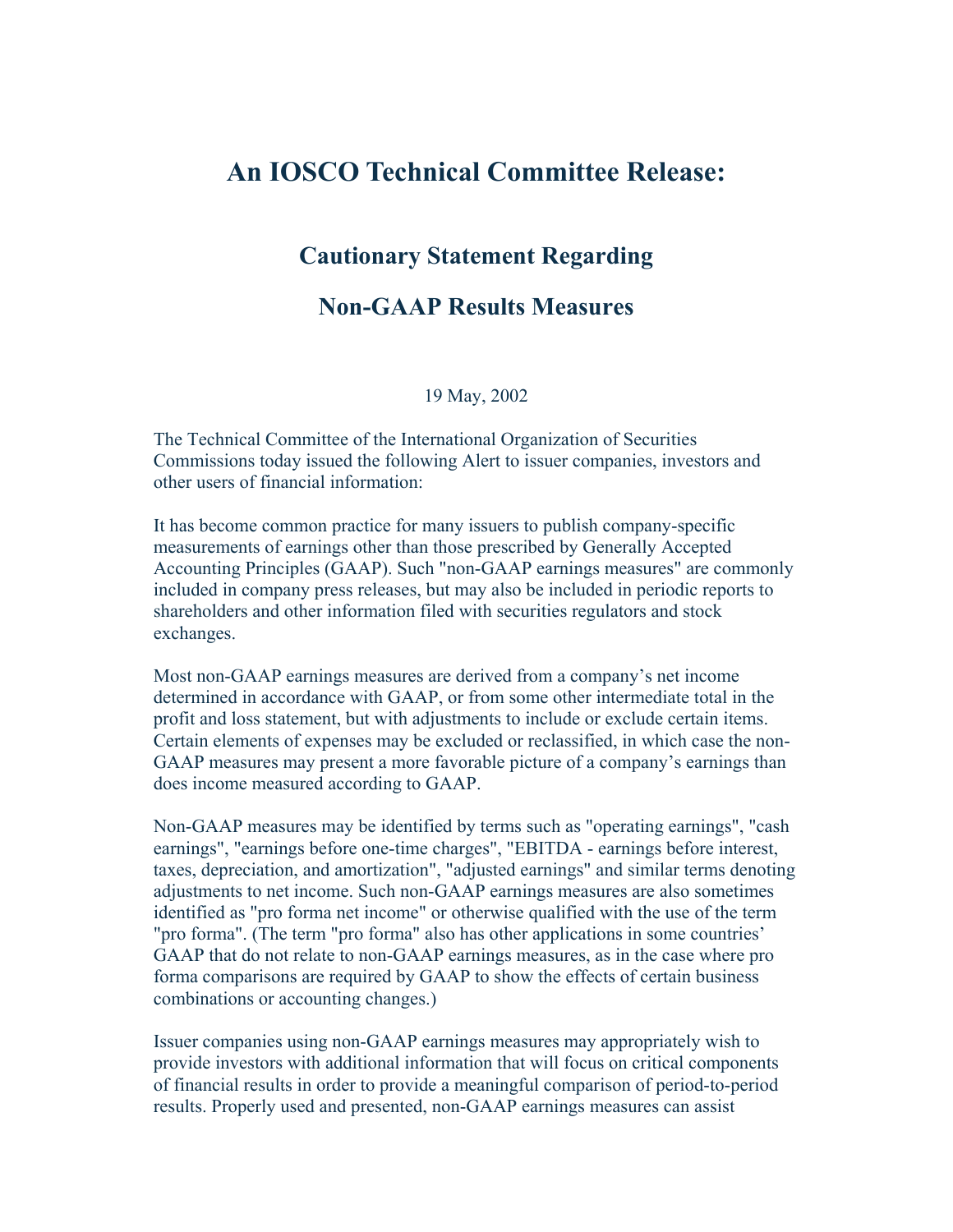investors in gaining a better understanding of a company's financial performance. A problem arises, however, if non-GAAP earnings measures are used inconsistently or are inadequately defined by a company, or if such measures are used in such a way as to obscure the financial results determined according to GAAP or provide an incomplete description of true financial results. Because non-GAAP financial information by its very nature departs from traditional accounting conventions, its use can make it hard for investors to compare an issuer's financial information with other reporting periods and with other companies. Improper use of non-GAAP earnings measures can mislead investors regarding a company's financial performance. Similarly, some issuers may publish non-GAAP information relating to the company's financial position, such as netting assets against indebtedness, which also could mislead investors regarding a company's true financial situation.

#### *Issuers, investors and other users of financial information are cautioned to use care when presenting and interpreting non-GAAP results measures.*

Among IOSCO member jurisdictions, statements of expectations or statements of cautionary advice regarding the proper use of non-GAAP information by issuers have been issued in a number of countries. Some examples of communications which have been issued include:

- A regulator's expectation that issuers will present prominently with the non-GAAP earnings measures the earnings measures for the period determined in accordance with GAAP, and provide a clear reconciliation between the two.
- A regulator's statement that whenever financial performance indicators of a non-GAAP nature are published in press releases or speeches, etc., they should always be accompanied by the indication of the net consolidated income/loss figure for the same period calculated in accordance with GAAP.
- A regulator's cautionary advice warning public companies that the antifraud provisions of national securities laws apply to the use of pro forma information, and further noting and commending private sector efforts that provide recommended guidelines for information in earnings press releases, such as the guidelines developed by Financial Executives International and the National Investor Relations Institute, and encouraging public companies to consider and follow those private sector recommendations. (The recommendations call for pro forma information to always be accompanied by a clearly described reconciliation to GAAP results.)

IOSCO recognizes that differences in legal requirements and reporting frequency in member jurisdictions may affect the specific practices and availability of GAAP information in each area, and reminds issuers of the responsibility in all instances to ensure that the information they provide to the public is not misleading. Selective editing of financial information may be misleading if it results in the omission of material information. Issuers are cautioned that regulatory actions may be taken if information is disclosed in a manner considered misleading.